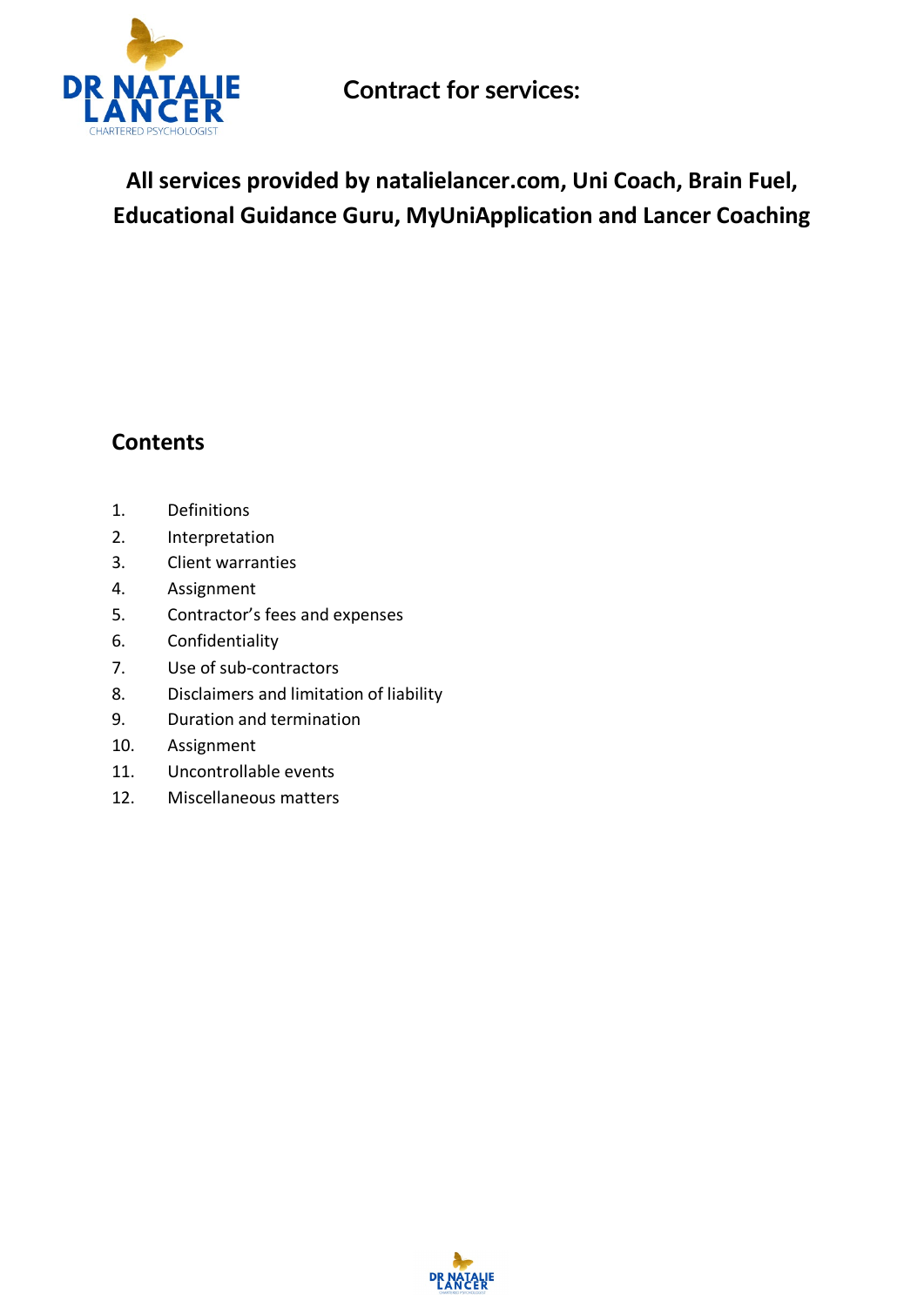

| This Agreement is made<br>between | Natalie Lancer (sole trader, trading under<br>natalielancer.com, Uni Coach, Brain Fuel, Educational<br>Guidance Guru, MyUniApplication and Lancer<br>Coaching) |
|-----------------------------------|----------------------------------------------------------------------------------------------------------------------------------------------------------------|
| οf                                | The Gatehouse, 27a Letchmore Road, Radlett, Herts,<br>WD7 8HU, ("the Contractor")                                                                              |
| And                               | "the Client"                                                                                                                                                   |

#### **Background**

The purpose of this agreement is to regulate the relationship between the Client and the Contractor in connection with any Assignment, as defined.

#### **The terms of this Agreement are:**

### **1. Definitions that apply to this agreement:**

| "Assignment"               | means any piece of work or recurring work to be done<br>from time to time by the Contractor for the Client. The<br>first such Assignment is fully described at paragraph 4.                                                                                                                                                                                                                                                                                                                                                                                                            |
|----------------------------|----------------------------------------------------------------------------------------------------------------------------------------------------------------------------------------------------------------------------------------------------------------------------------------------------------------------------------------------------------------------------------------------------------------------------------------------------------------------------------------------------------------------------------------------------------------------------------------|
| "Confidential Information" | means all information about the parties to this<br>agreement but does not include information that it is<br>reasonably necessary to disclose to a customer or<br>other person in the usual course of business so far as<br>that information is disclosed in those circumstances. It<br>includes among other things: information about their<br>staff, (including their personal contact information);<br>businesses, methods of doing business, future plans,<br>policies, suppliers and customers. It includes<br>information about suppliers, agents, distributors and<br>customers. |
| "Detailed Specification"   | means a detailed specification of the work constituting<br>an Assignment.                                                                                                                                                                                                                                                                                                                                                                                                                                                                                                              |

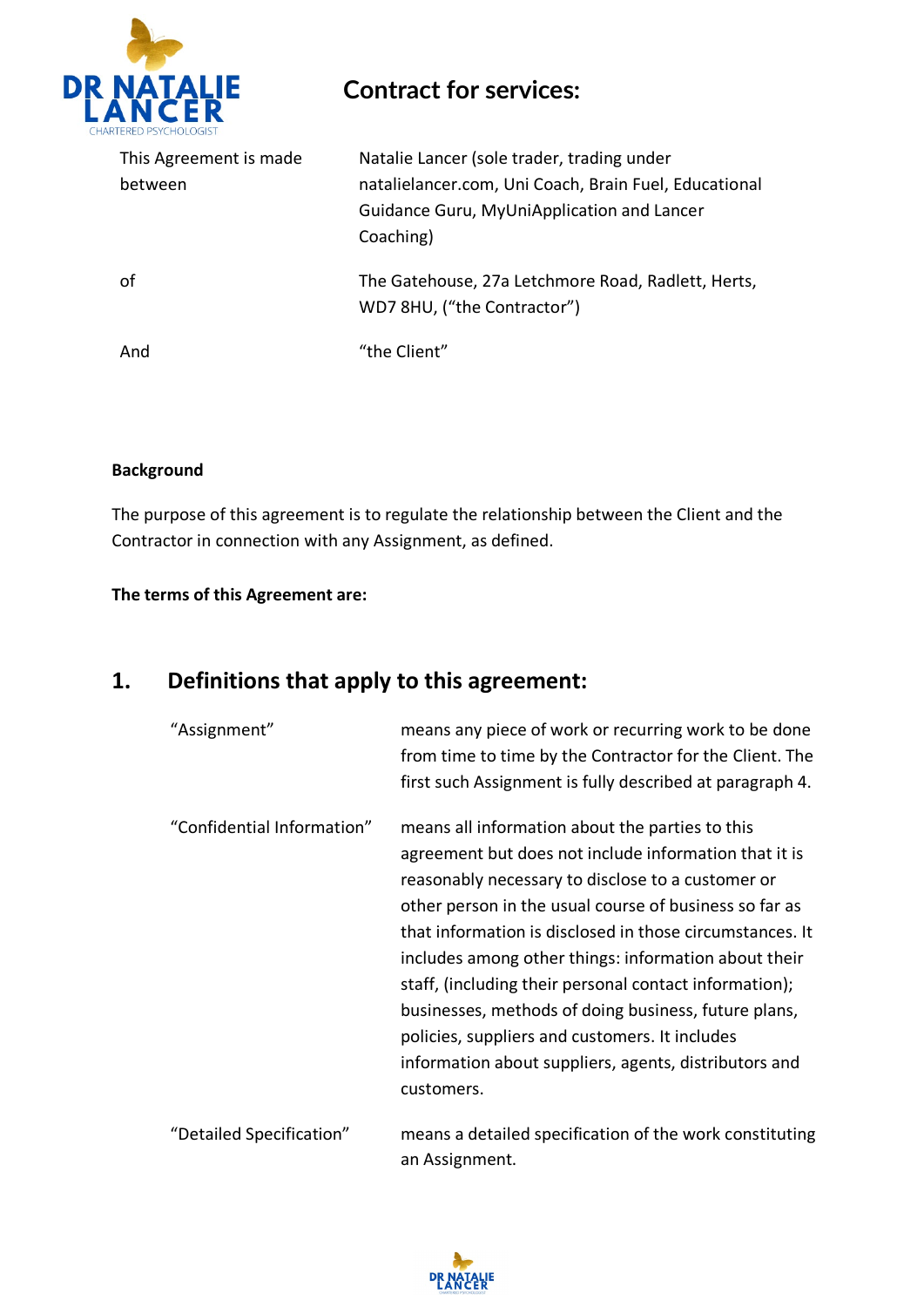

#### **2. Interpretation**

In this agreement unless the context otherwise requires:

- 2.1. a reference to a person includes a human individual, a corporate entity and any organisation which is managed or controlled as a unit.
- 2.2. any agreement by any party not to do or omit to do something includes an obligation not to allow some other person to do or omit to do that same thing.
- 2.3. VAT is not applicable to any money sums mentioned in this agreement.
- 2.4. In entering into this contract the Client has not relied on any representation or information from any source.

#### **3. Client warranties**

The Client warrants that he:

3.1. will agree to receiving emails and communications from me when signing up for any course, freebies or registering for information.

#### **4. Assignments**

- 4.1. The work under each Assignment shall be set out in a Detailed Specification.
- 4.2. The Detailed Specification shall describe, among other data:
	- 4.2.1 the work to be done;
	- 4.2.2 the outcomes to be expected;
	- 4.2.3 the timescale and milestones;
	- 4.2.4 the method of calculating sums due to the Contractor;
	- 4.2.5 the hours of work or fixed price;
	- 4.2.6 special requirements as to payment.

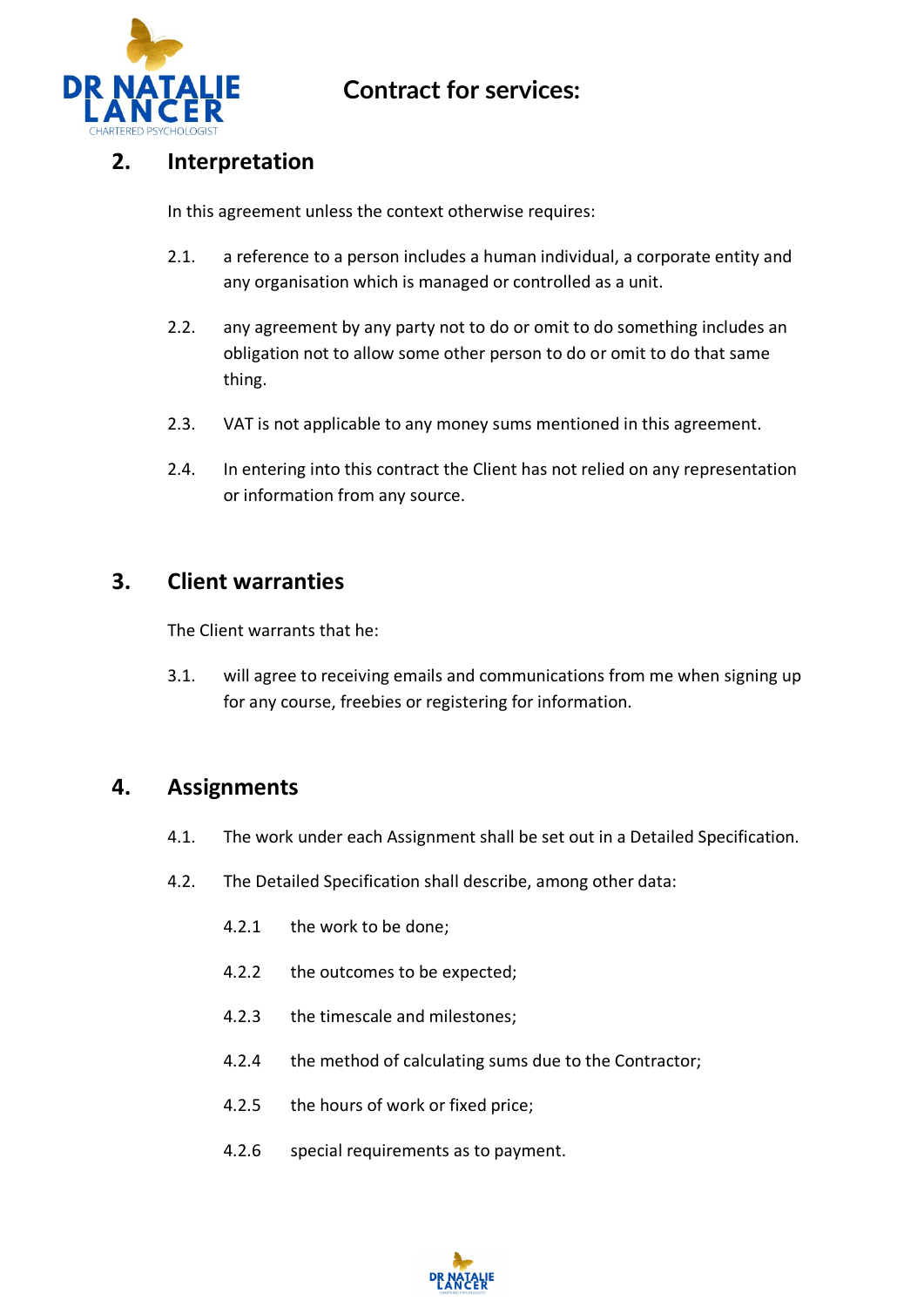

- 4.3. So far as the Client offers one or more further Assignments to the Contractor they are deemed to be regulated by this contract unless agreed to the contrary.
- 4.4. The Contractor may accept or decline any Assignment. Once accepted, each Assignment will be completed in accordance with the Detailed Specification.
- 4.5. By accepting an Assignment the Contractor agrees to provide an appropriate level of skill and experience to work on the Assignment.
- 4.6. The Contractor acknowledges that this agreement imposes no obligation on the Client to provide the Contractor with any additional Assignment.
- 4.7. Unless otherwise stated in any Detailed Specification, the terms set out in this agreement shall apply.

#### **5. Contractor's fees and expenses**

- 5.1. Unless specified to the contrary in any Assignment, the Client will pay the Contractor:
	- 5.1.1 A sum as specified at the point of sale for any online course, products or consultation.
- 5.2. Monies shall be paid in advance by bank transfer or PayPal for any course or consultation and at the point of sale for any products.
- 5.3. Cheques are not accepted.
- 5.4. If extra work is agreed to be done outside of a course, for example if an hour long extra one-to-one session is wanted by the Client, the Contractor will charge £125 per hour. All payments shall be paid in advance by bank transfer or PayPal for extra work.
- 5.5. The Contractor shall at all times maintain accurate and up-to-date records of the time spent by her or her staff upon each Assignment, in respect of work charged by the hour.
- 5.6. The Contractor will personally bear the cost of all expenses incurred by him in work on an Assignment.
- 5.7. The Contractor shall be entitled after 28 days' notice to the Client to increase the rates for work charged by the hour.

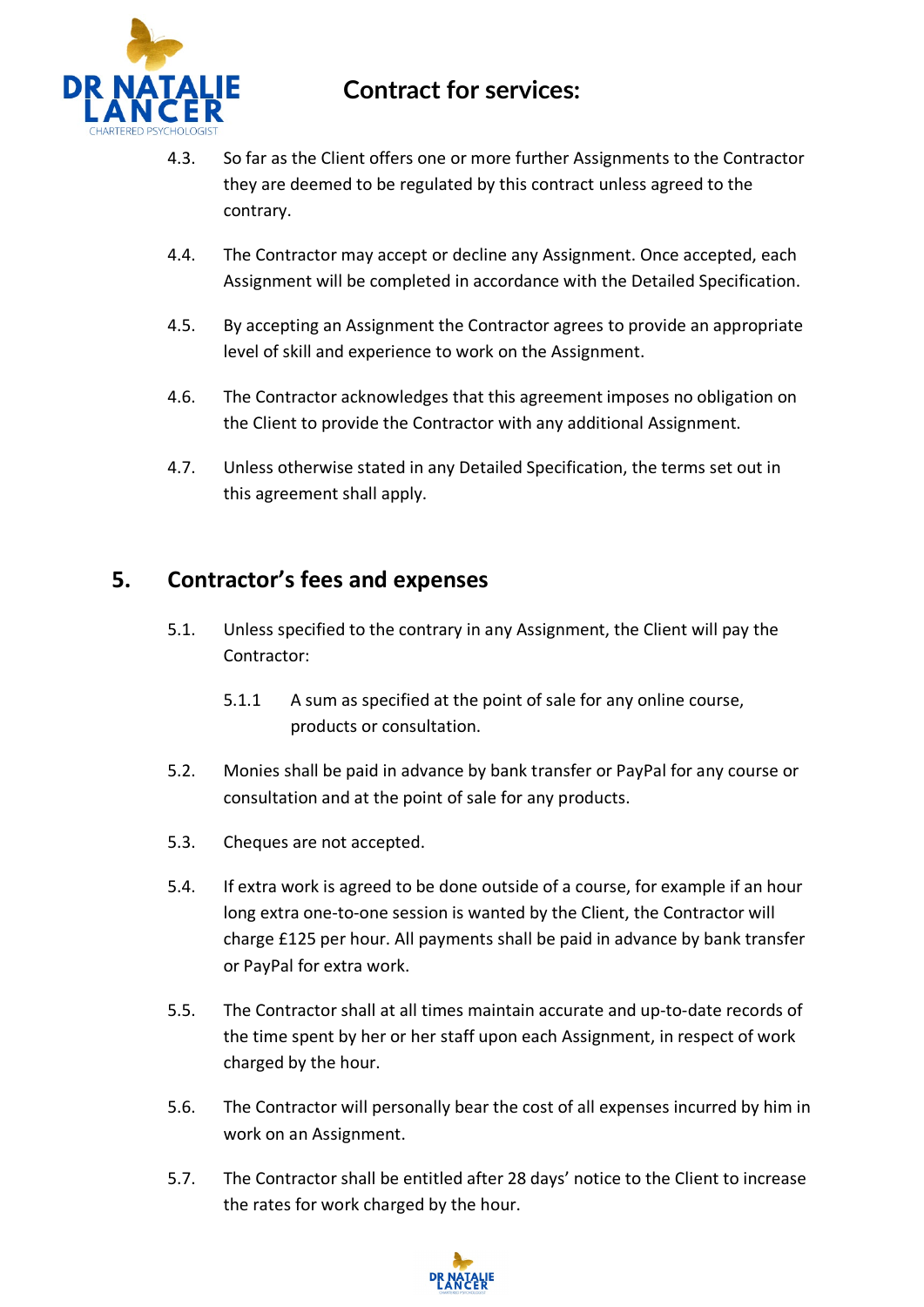

- 5.8. The Contractor reserves the right to charge the Client interest in respect of the late payment of any money due under this agreement (both before and after judgment) at the rate of 5% per cent above the base rate of the Bank of England from the due date until receipt of payment.
- 5.9. No refund can be given once the Client has commenced a course. 100% of money will be returned if the Client decides not to do a course up until 48 hours before the start time of the course.
- 5.10. The payment for online courses covers access to the online course for one year only, starting from the date payment is made.
- 5.11. No refunds shall be given for products.

#### **6. Confidentiality**

- 6.1. The parties are aware that from time to time they will each have access to and be entrusted with Confidential Information of the other.
- 6.2. The parties hereby undertake for themselves and every employee or subcontractor whose services they may use both during and after termination of this contract that they will not divulge to any person whatever or otherwise make use of (and shall use their best endeavours to prevent the publication or disclosure of) any Confidential Information.
- 6.3. Both the Contractor and the Client hereby undertake to the other to make all relevant employees agents and sub-contractors aware of the confidentiality of information and the provisions of this paragraph and to take all such steps as shall from time to time be necessary to ensure compliance by those people with these provisions.

#### **7. Use of sub-contractors**

The Contractor may perform any or all of her obligations under this agreement through agents or sub-contractors provided she:

- 7.1. first obtains the written consent of the Client to the name and identity of the sub-contractor;
- 7.2. remains liable for the performance of this contract;

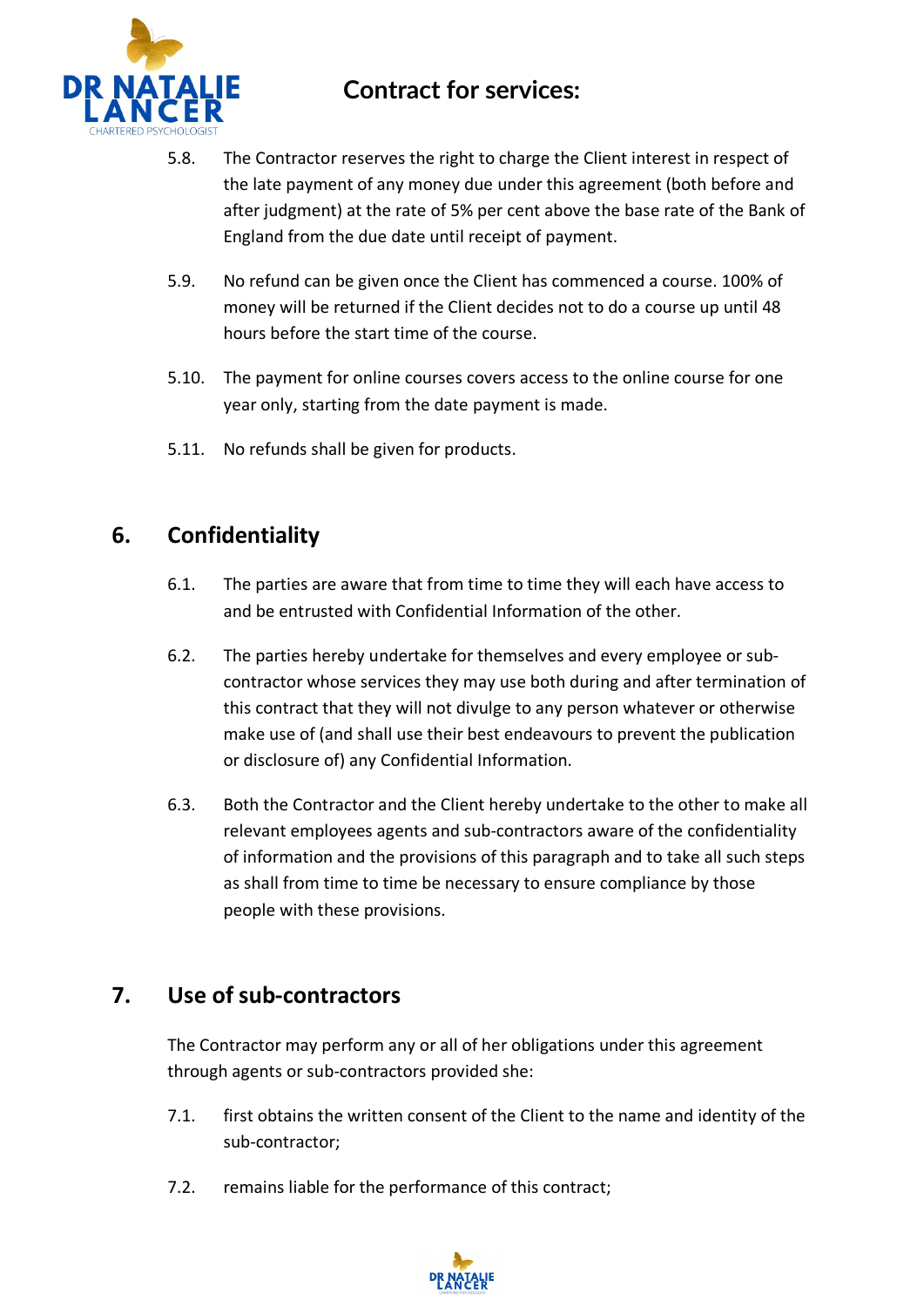

- 7.3. indemnifies the Client fully against any loss or damage suffered by the Client arising from any act or omission of any agent or sub-contractor.
- 7.4. So far as work under this contract is sub-contracted to others, it shall be supervised personally by Natalie Lancer.

#### **8. Disclaimers and limitation of liability**

- 8.1. The law differs from one country to another. This paragraph applies so far as the applicable law allows.
- 8.2. All implied conditions, warranties and terms are excluded from this agreement.
- 8.3. The following provisions set out the Contractor's entire liability (including any liability for the acts and omissions of his employees) to the Client in respect of:
	- 8.3.1 any breach of his contractual obligations arising under this agreement; and
	- 8.3.2 any representation statement or tortious act or omission including negligence arising under or in connection with this agreement
- 8.4. Any act or omission on the part of the Contractor, falling within this paragraph shall be known as an 'Event of Default'.
- 8.5. The Contractor's entire liability in respect of any Event of Default shall be limited to damages of an amount equal to the total Price paid by the Client for this Assignment.
- 8.6. The Contractor shall not be liable to the Client in respect of any Event of Default for loss of profits, goodwill or any type of special indirect or consequential loss (including loss or damage suffered by the Client as a result of an action brought by a third party) even if such loss was reasonably foreseeable or the Contractor had been advised of the possibility of the Client incurring the same.
- 8.7. If a number of Events of Default give rise to substantially the same loss then they shall be regarded as giving rise to only one claim under this agreement.
- 8.8. The Client agrees to give the Contractor not less than 28 days in which to remedy any Event of Default hereunder.

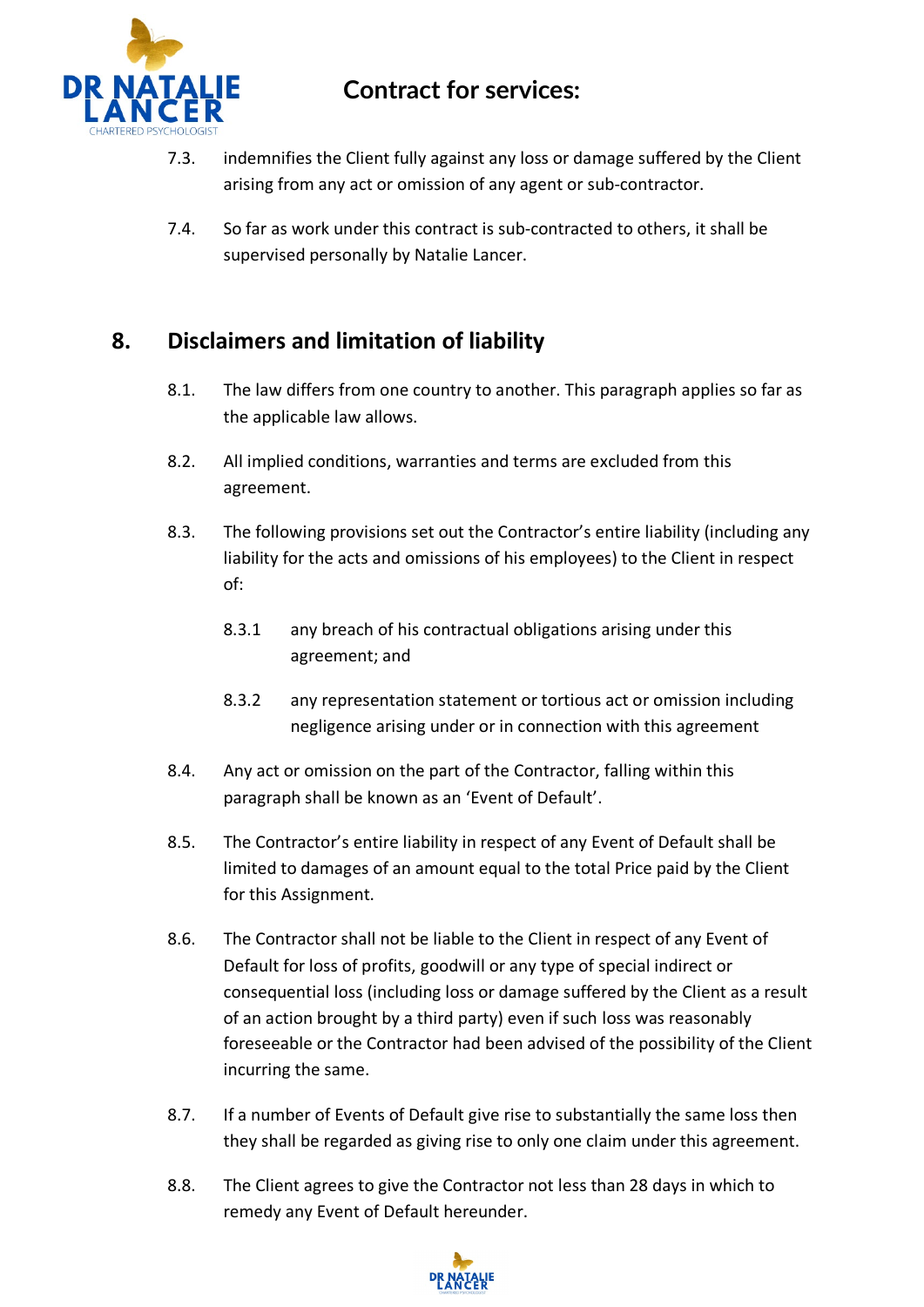

- 8.9. The Contractor shall have no liability to the Client in respect of any Event of Default unless the Client shall have served notice of it on the Contractor within one year of the date she became aware of the circumstances giving rise to the Event of Default or the date when she ought reasonably to have become so aware.
- 8.10. Nothing in this paragraph shall confer any right or remedy upon the Client to which he would not otherwise be legally entitled.
- 8.11. The Contractor shall not be liable to the Client for loss arising from or in connection with any representations, agreements, statements or undertakings made prior to the date of this agreement.
- 8.12. The advice given in any sessions, verbally and/or in writing (for example, advice on how best to word a personal statement or how to go about applying to a top university) is the Contractor's advice to the best of her knowledge and she does not, under any circumstances, accept liability for the consequences of the Client or their children accepting that advice including any loss, expense or damage incurred. The Client and/or their child is responsible for their own decisions and their own university application.
- 8.13. This paragraph (and any other paragraph which excludes or restricts the liability of the Contractor) applies to the Contractor's employees and subcontractors, (who may enforce this clause under the Contracts (Rights of Third Parties) Act 1999, as well as to the Contractor himself.
- 8.14. Nothing in this agreement shall limit or exclude the Contractor's liability for death or personal injury caused by her negligence.

#### **9. Duration and termination**

- 9.1. This agreement shall continue until terminated:
	- 9.1.1 immediately by the Contractor if the Client fails to pay any sum due within 7 days of the date of submission of an invoice having been notified of non-payment by the Contractor; or
	- 9.1.2 immediately by either party if the other commits any material breach of any term of this agreement and which in the case of a breach capable of being remedied is not remedied within 30 days of a written request to remedy it; or

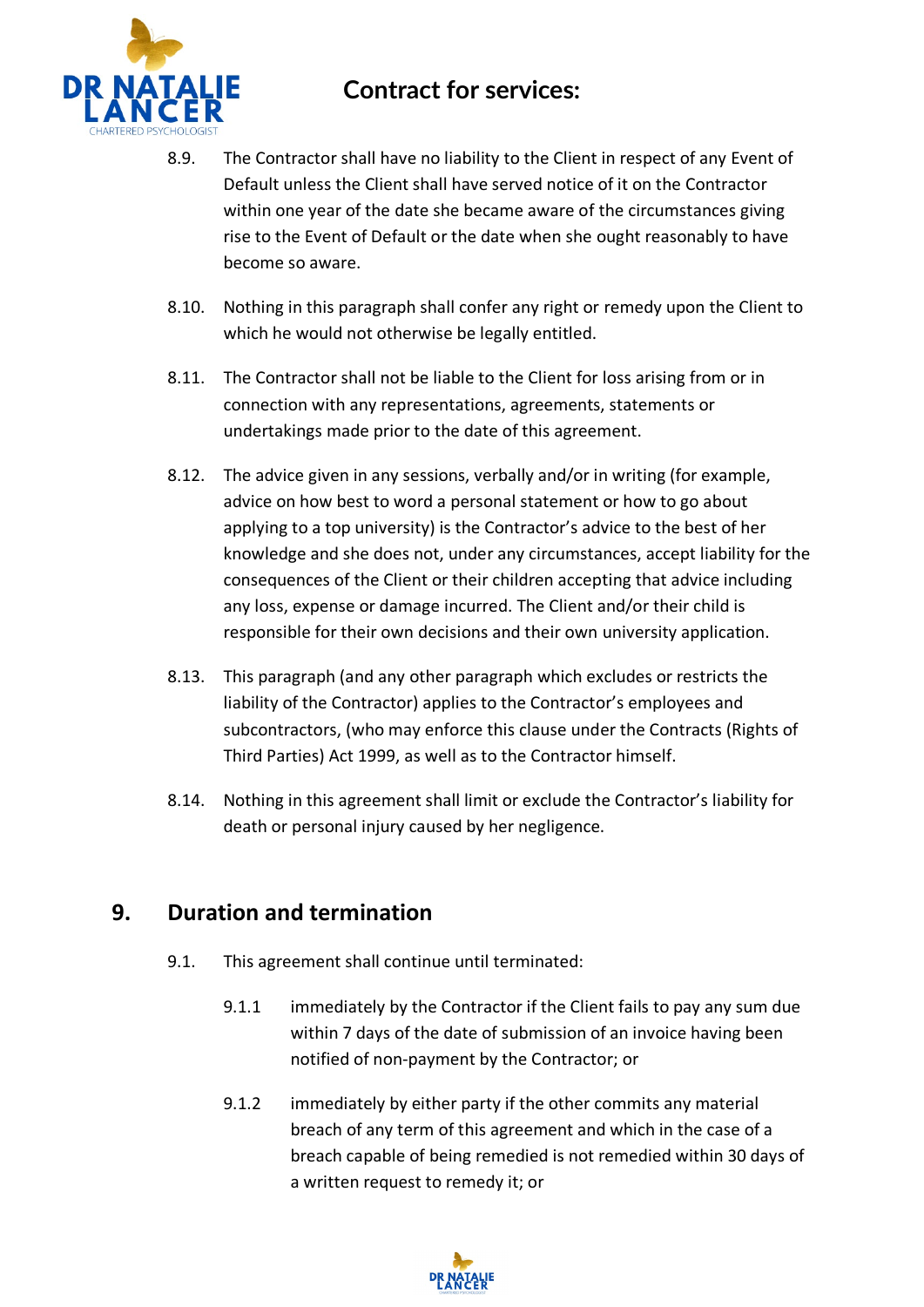

- 9.1.3 immediately if either party is declared bankrupt or insolvent; or has taken or suffered any action for his organisation, liquidation, winding up or dissolution; or had a receiver or liquidator appointed for all or any part of his assets or business
- 9.2. Without regard to the reason why this agreement ends, the Client will pay the Contractor for all work done to the time the notice of termination is received by the Contractor, calculated to the nearest 15 minutes.

#### **10. Assignment**

Neither party may assign, delegate, sub-contract, mortgage, charge or otherwise transfer any or all of his rights and obligations under this agreement without the prior written consent of the other party, except that:

a party may assign and transfer all his rights and obligations under this agreement to any person to which he transfers all of its business, provided that the assignee undertakes in writing to the other party to be bound by the obligations of the assignor under this agreement.

#### **11. Uncontrollable events**

- 11.1. Neither party shall be liable for any failure or delay in performance of this agreement which is caused by circumstances beyond its reasonable control, [including any labour dispute between a party and his employees].
- 11.2. The Contractor remains liable for any delay or failure by a sub-contractor or supplier of his, no matter what the reason, unless the delay or failure is also beyond the reasonable control of the contractor.
- 11.3. A termination notice is irrevocable unless both parties agree to re-instate this agreement.
- 11.4. If the agreement is terminated, the termination provisions apply.
- 11.5. If the agreement is terminated, all money due from one party to the other becomes due immediately.
- 11.6. Costs arising from the delay or stoppage will be borne by the party incurring those costs.

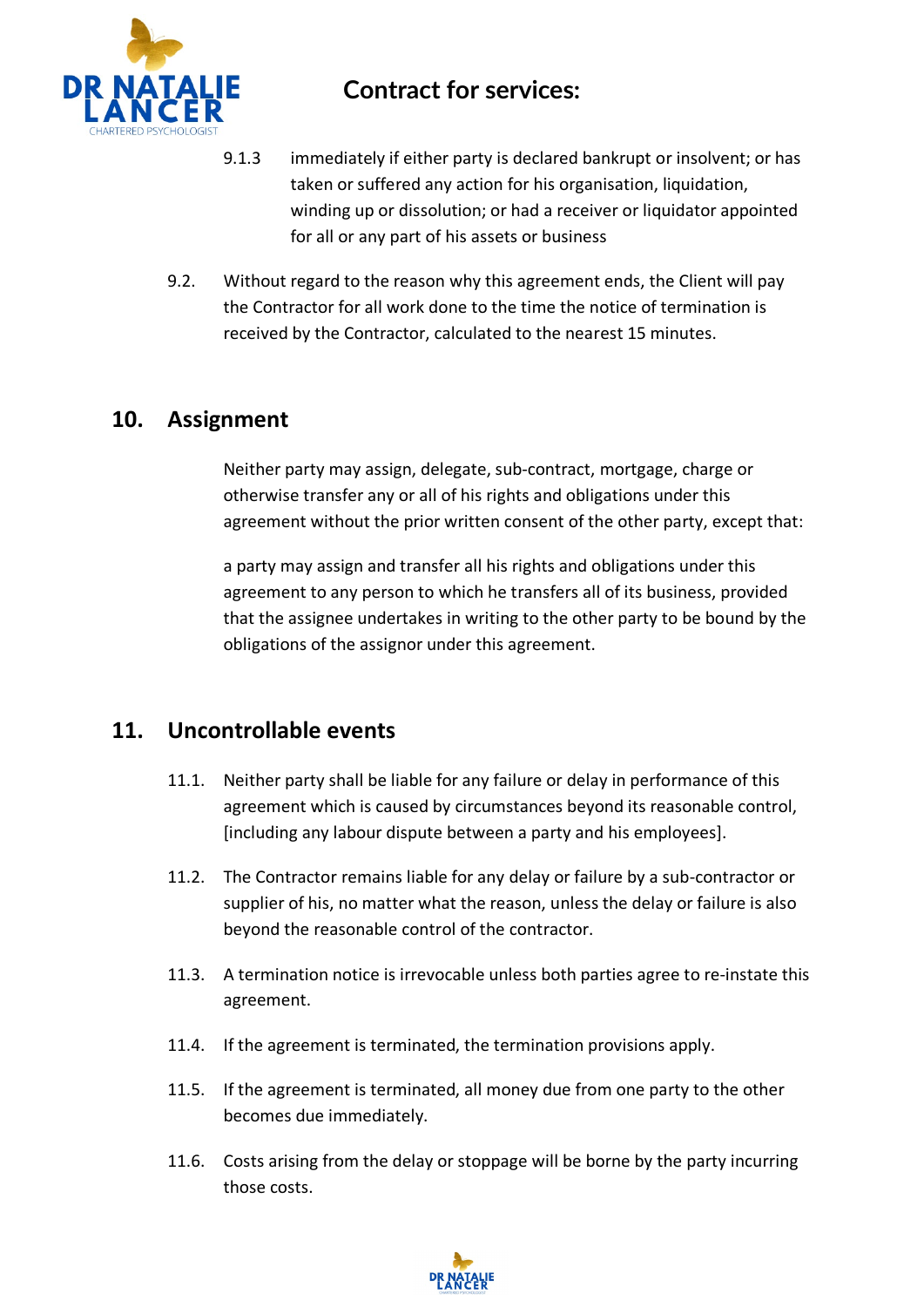

- 11.7. Regardless of the reason for stoppage or delay, if it continues for more than 30 days, either party may terminate this agreement with immediate effect on giving written notice to the other.
- 11.8. The party claiming to be affected by an uncontrollable event will take all reasonable steps to fulfil his obligations under this agreement despite the uncontrollable event.
- 11.9. So long as the uncontrollable event continues the Client may contract with others for the supply of any items and/or services which the Contractor fails to supply in accordance with the terms of this agreement.

#### **12. Miscellaneous matters**

- 12.1. No amendment or variation to this agreement is valid unless in writing, signed by each of the parties or his authorised representative.
- 12.2. So far as any time, date or period is mentioned in this agreement, or in the terms of any assignment, time shall be of the essence.
- 12.3. The rights and obligations of the parties set out in this agreement shall pass to any permitted successor in title.
- 12.4. Any obligation in this agreement intended to continue to have effect after termination or completion shall so continue.
- 12.5. No failure or delay by any party to exercise any right, power or remedy will operate as a waiver of it nor indicate any intention to reduce that or any other right in the future.
- 12.6. Any communication to be served on either of the parties by the other shall be delivered by hand or sent by first class post or recorded delivery or by e-mail.

It shall be deemed to have been delivered:

If delivered by hand: on the day of delivery;

If sent by post to the correct address: within 72 hours of posting;

If sent by e-mail to the address from which the receiving party has last sent e-mail: within 24 hours if no notice of non-receipt has been received by the sender.

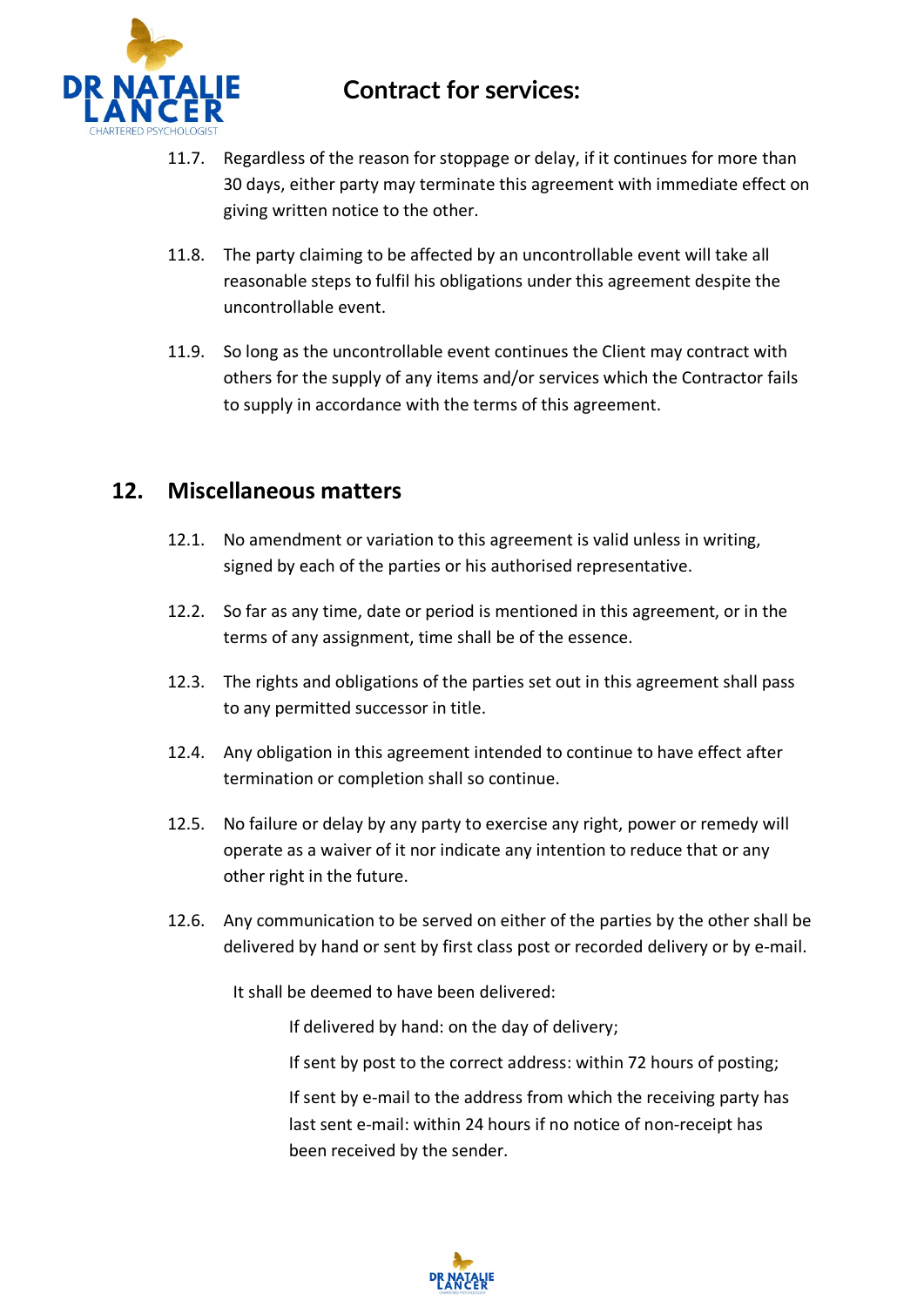

- 12.7. In the event of a dispute between the parties to this agreement, then they undertake to attempt to settle the dispute by engaging in good faith with the other in a process of mediation before commencing arbitration or litigation.
- 12.8. The validity, construction and performance of this agreement shall be governed by the laws of England and Wales and the parties agree that any dispute arising from it shall be litigated only in England and Wales.

#### **13. Approval**

The Client's continued giving of instructions or communication with Natalie Lancer about the Assignment will demonstrate his acceptance of these terms.

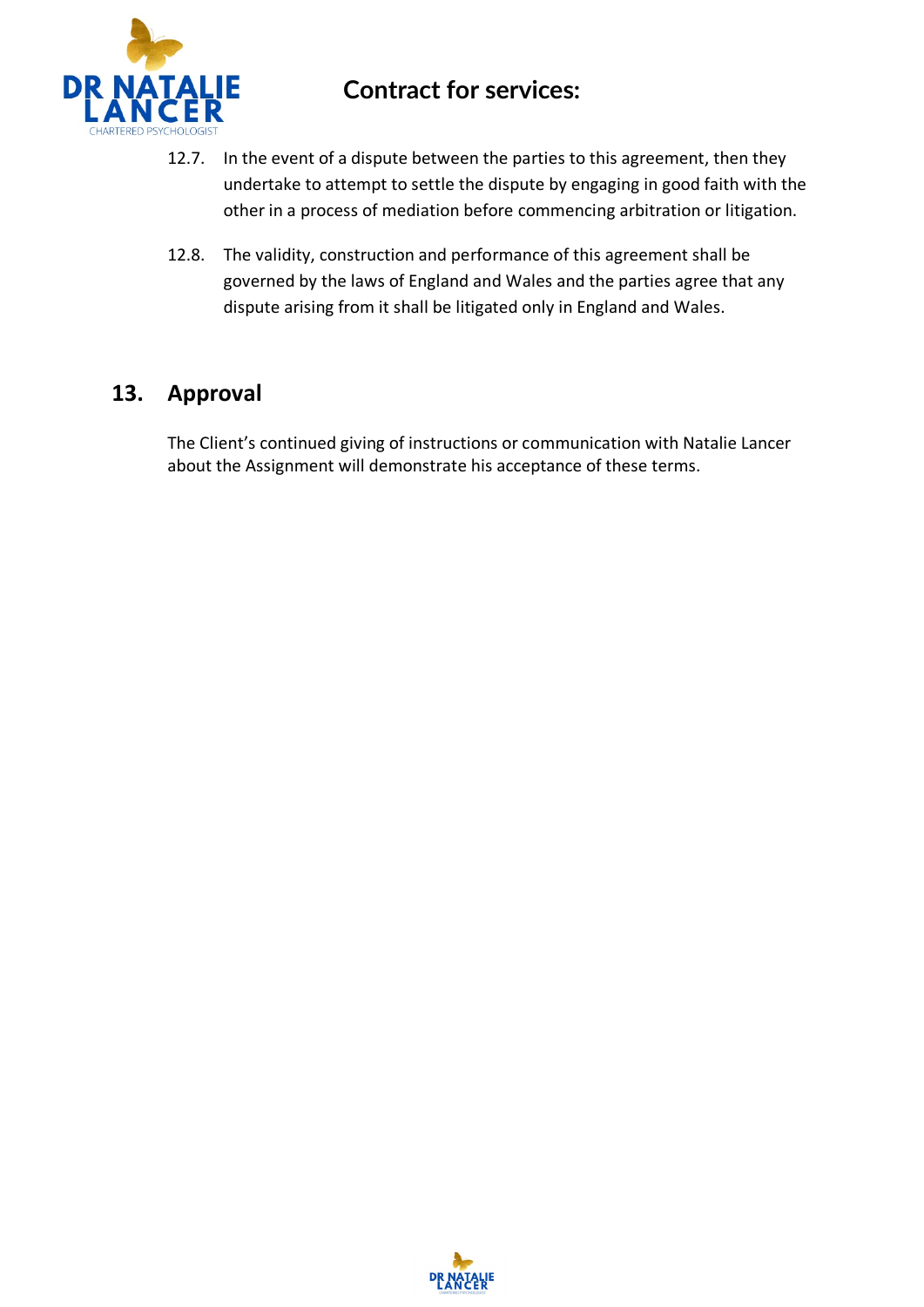

# **Specification Schedule**

natalielancer.com, Uni Coach, Brain Fuel, Educational Guidance Guru, MyUniApplication and Lancer Coaching offer a variety of services including:

- Advice on completing doctorates
- Advice on writing
- Supervision for coaches
- Coaching for students and others
- Advice on university courses
- Advice on personal statements
- Advice on graduate job applications
- Mock interviews
- University entrance examinations tuition
- A-level and GCSE advice
- 1.1 The Contractor's advice is given in online courses and any one-to-one sessions themselves.
- 1.2 There shall be no "back and forth" with personal statements or other services by email or otherwise, after the session has finished. The contractor's advice ends when the session ends.
- 1.3 The Contractor will not comment on other people's comments. For example, if a teacher wants the Client to change something on a personal statement, it is the Client's decision to accept or reject that advice, but the Contractor will not enter into any conversation about it.
- 1.4 The advice given in any sessions, verbally and/or in writing (for example, advice on how best to word a personal statement) is the Contractor's advice to the best of her knowledge and she does not, under any circumstances, accept liability for the consequences of the Client or their children accepting that advice including any loss, expense or damage incurred.

1.5 If the Client instructs the Contractor to carry out extra work, they will negotiate timescales on a case by case basis.